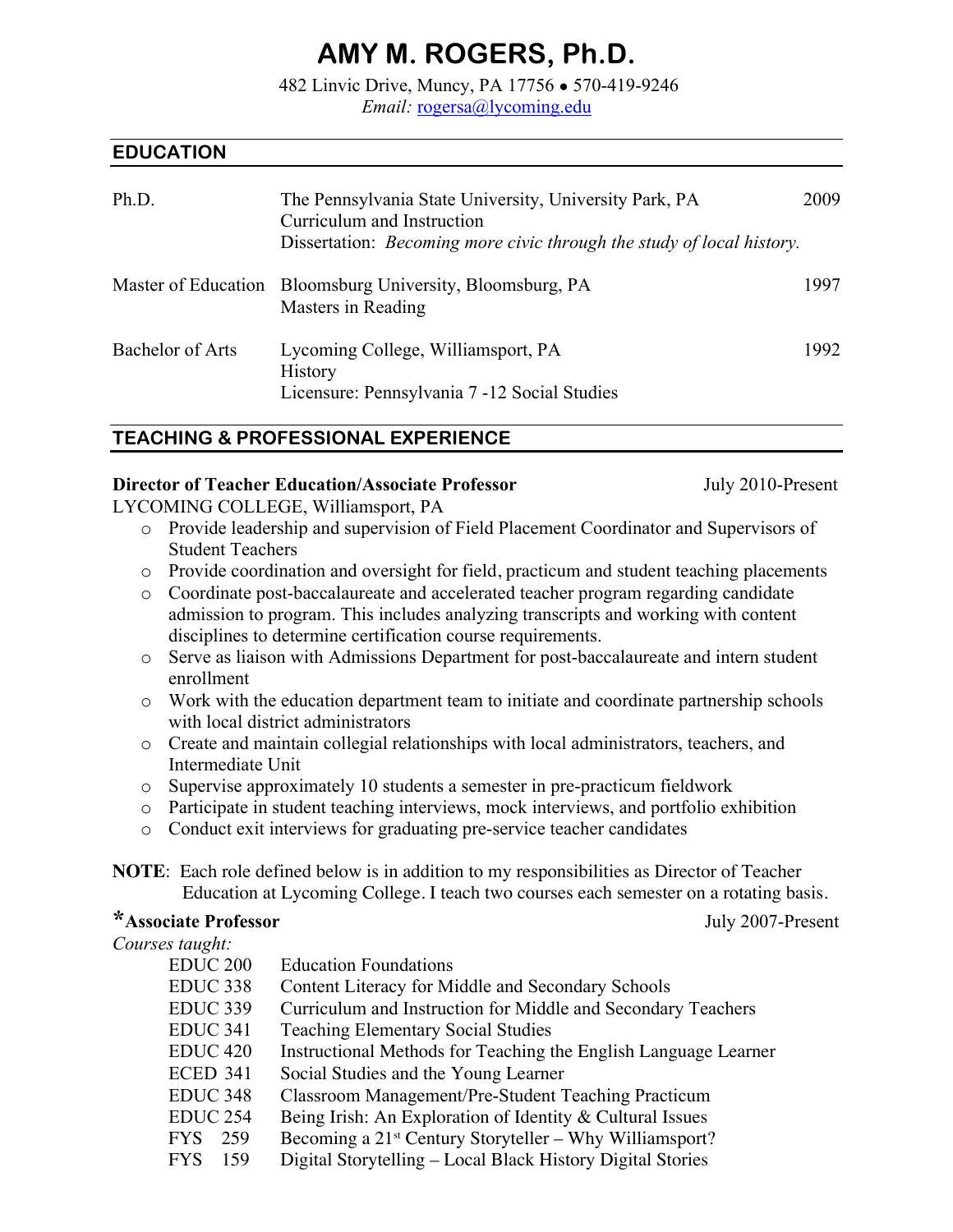## FYS 159 Digital Storytelling – Telling Stories of our local communities

#### *Course advising:*

Academic advisor to approximately 45 students in the teacher certification program

# **\*Chief Certification Officer** July 2010-July 2020

- o Serve as institution of higher education (IHE) certifying officer responsible for verifying teacher candidates for certification (graduation date, successful PAPA/PECT and Praxis test completion), teacher evaluation documentation of PDE 430, successful completion of departmental requirements, and attesting to moral character and professionalism of the candidates
- o Responsible for Teacher Information Management System (TIMS) and Pennsylvania Management Reporting System (PERMS)

## **PUBLICATIONS & GRANTS**

#### **Book Chapters**

- Rogers, A. & Dexter, C. (2020, In Progress) A model for success: A modified yearlong clinical internship. In P.E. Bernhardt, T. Conway, & G. Richardson (Eds.), *Collaborative Models for Clinical Practice: Reflections from the Field*. Lanham, MD: Roman & Littlefield.
- Rogers, A., Price, G., & Ziegler, J. (2020, In Progress) Only the best: Ensuring high-quality mentors for teacher candidates. In P.E. Bernhardt, T. Conway, & G. Richardson (Eds.), *Engaged Clinical Practice: Preparing Mentor Teachers and University-Based Educators to Support Teacher Candidate Learning*. Lanham, MD: Roman & Littlefield.
- Rogers, A., Hickoff-Cresko, R., & Macy, M. (2013). Transforming teacher preparation programs to meet the needs of all learners. In S. Dziuk (Ed.), *Educational programs and special education: Issues, challenges, and perspectives (pp. 73-88). New York: Nova Publishers.*

## **Peer-Reviewed Journal Articles**

- Zook, K., Price, G., Rogers, A., & Curci, J. (2019). Scholarship re-reconsidered: An alternative approach to scholarship for professors of education and applied disciplines. *Journal of the Professoriate, 10/2.*
- Rogers, A., Macy, M., & Hickoff-Cresko, R. (2012). A window of opportunity for quality field experiences: developing partnerships to support pre-professional practicum. *Pennsylvania Teacher Educator, 11*, 19-28.
- Rogers, A. (2006). Discovering local history through the study of one-room schools. *Social Studies Journal,* 35, 30–39.
- Rogers, A. (2006). Discovering local history: Students learning about their communities through the study of one room schools. *Thresholds in Education,* 32, 33–36.

## **Grants**

Lycoming College Student Research Grant (2020): "Curriculum Guide for World of Little League International." (\$1,450) – *Due to COVID 19, I respectfully declined this grant and hope*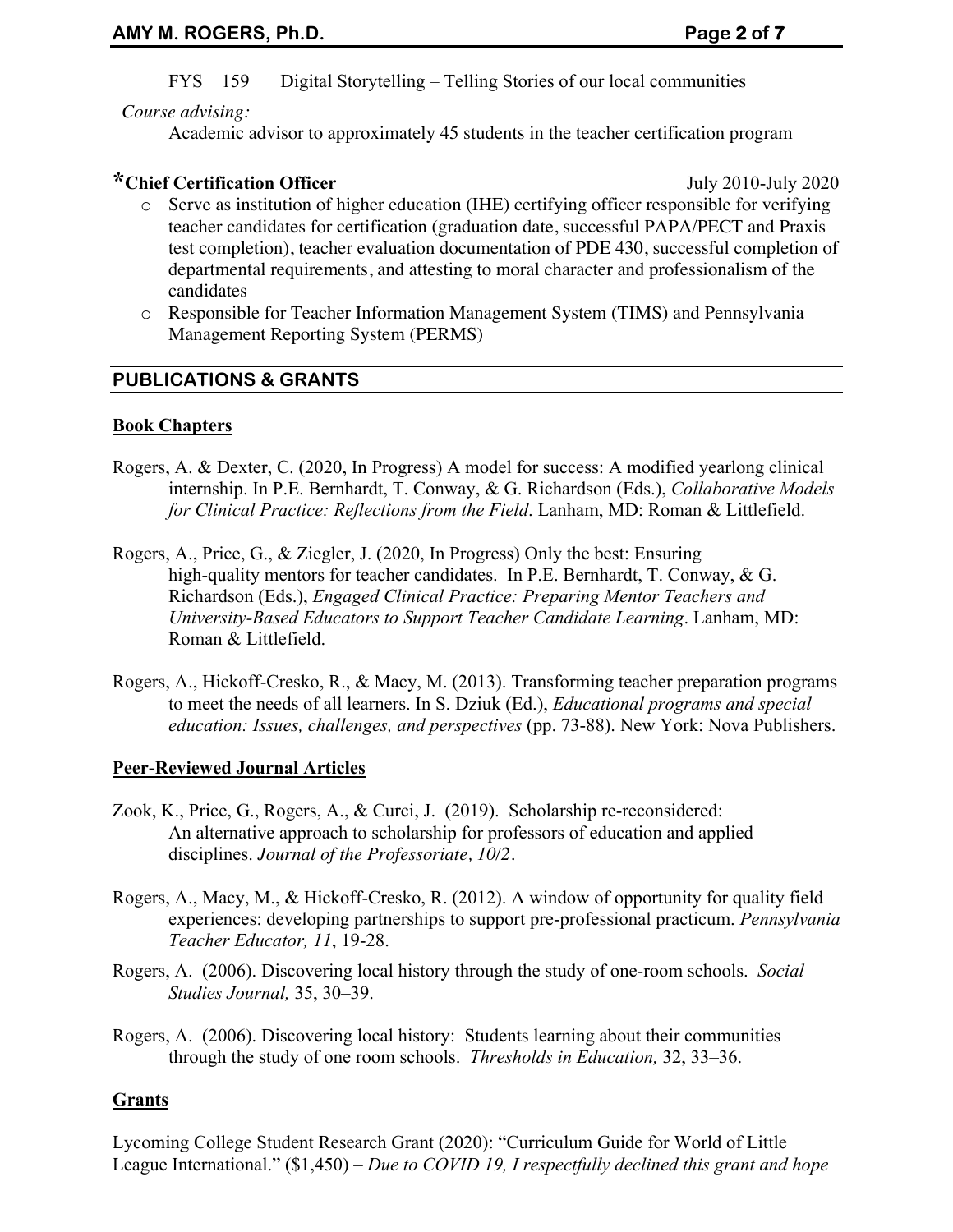*to reapply for summer 2021 with the opening of Little League International Headquarters and Museum.* 

Lycoming College Student Research Grant (2018): "On-going Curriculum Development for Lycoming County Women's History Curriculum Guide, Study Guide to Life, Work, and Times of Julia A. Collins, and the Waterdale Environmental Center Curriculum Guide" (\$1,450)

Lycoming College Professional Development Grant (2016): "Ensuring High-Quality Mentor Teachers" (\$3,000.00)

Lycoming College Innovations in Teaching with Technology Grant (2015): "Blogs from the Bog" (\$1,000)

Lycoming College Student Research Grant (2014): "Environmental Education and the Williamsport Municipal Water Authority" (\$2,900.00)

Woodcock Grant Foundation (2013): "Julia Collins: The Curse of Caste or the Slave Bride" (\$500.00)

Lycoming College Professional Development Grant (2012): "The Lycoming Education Data Analysis (LEDA) Project" (\$408.00)

Lycoming College Professional Development Grant (2010): "Curriculum Guide for Lycoming County Women's History Project" (\$1,250.00)

## **Curriculum Development**

- Gracia, B. & Rogers, A. (2018) *Environmental and Watershed Educational Curriculum Guide*. Retrieved from The Clean Water Institute at http://www.lycoming.edu/cwi/waterdale.aspx
- Rogers, A. (2015) *Study Guide to the Life, Work, and Times of Julia C. Collins*. Retrieved from the Lycoming County Women's History Collection at http://www.lycoming.edu/orgs/lcwhc/teachers.html
- Rogers, A. (2015). *Curriculum Guide for Waterdale Education Center*. Retrieved from The Clean Water Institute at http://www.lycoming.edu/cwi/waterdale.aspx
- Rogers, A. (2011). *Lycoming County Women's History Curriculum Guide*. Retrieved from ERIC Database. (ED526898)

## **CONFERENCE PRESENTATIONS**

## **Peer Reviewed Presentations at International/National/ State Conferences**

Rogowsky, B., Rogers, A., & Chernichky-Karcher, S. (2020, February) Look Closely: Teaching Behaviors that Warrant Poor Teaching Evaluations. Presented at the Association of Teacher Educators, Atlantic City, NJ.

Rogers, A., Bernhardt, P, Conway, T., & Richardson, G. (2020, February) Preparing Mentor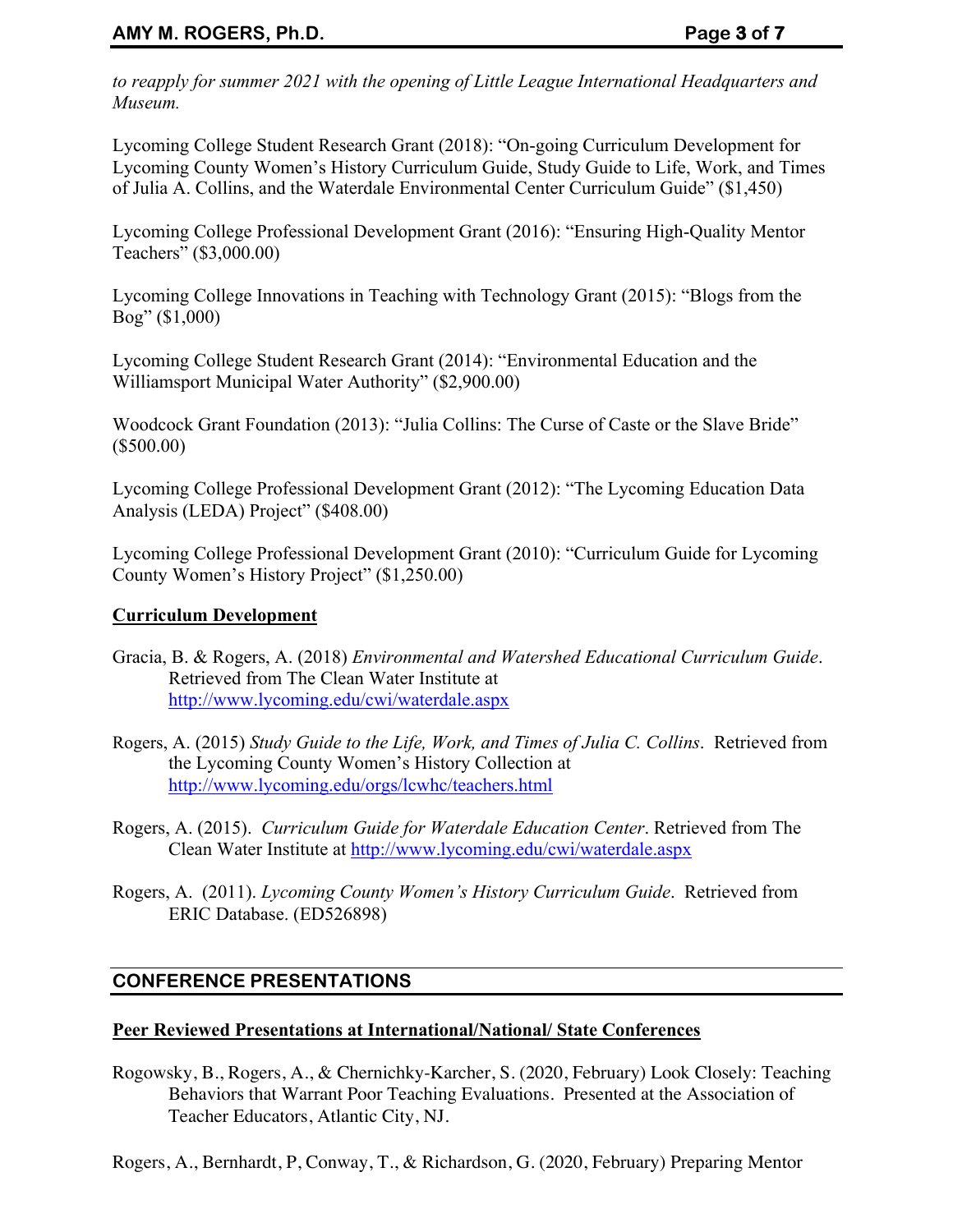Teachers and University-Based Educators to Support Teacher Candidate Development. Presented at the Association of Teacher Educators, Atlantic City, NJ.

- Zook, K., Price, G., Rogers, A., & Curci, J. (2020, February). Documenting and Evaluating the Professional Achievement Agendas of Teacher Educators. Presentation at the Association of Teacher Educators, Atlantic City, NJ.
- Rogers, A., & Rogowsky, B. (2019, October). Teaching Misbehaviors that Warrant Poor Teaching Evaluations. Presentation at the Pennsylvania Association for Colleges and Teacher Educators Conference, Harrisburg, PA.
- Zook, K., Price, G., Rogers, A., & Curci, J. (2019, February) Defining the Professional Achievement Agendas of Teacher Educators. Presented at the Association of Teacher Educators, Atlanta, GA.
- Zook, K., Price, G., Rogers, A., & Curci, J. (2018, February) Scholarship Re-reconsidered: An Alternative Approach to Scholarship for Professors of Education. Presented at the Association of Teacher Educators, Las Vegas, NV.
- Rogers, A., Price, G., & Ziegler, J. (2017, October). Voices from the Field Providing High Quality Mentors for Teacher Candidates. Presentation at the Pennsylvania Association for Colleges and Teacher Educators Conference in Harrisburg, PA.
- Price, G., Rogers, A., & Curci, J. (2017, October). Scholarship Re-reconsidered. Presentation at the Pennsylvania Association for Colleges and Teacher Educators Conference in Harrisburg, PA.
- Rogers, A. & Price, G. (2017, August). How to Select High Quality Mentors for Teacher Candidates. Presentation at the Association of Teacher Educators Summer Conference in Pittsburgh, PA.
- Zook, K., Price G., Winterton, S., Badiali, B., & Rogers, A. (2017, August). PAC-TE Prowess: How We Maintain a Chapter of Excellence. Presentation at the Association of Teacher Educators Summer Conference in Pittsburgh, PA.
- Zook, K., Price, G., & Rogers, A. (2017, February). Continuing Pennsylvania's Tradition of Excellence in Teacher Preparation through Student Teaching Evaluation. Presentation at the 97th Annual Association of Teacher Educators Conference in Orlando, FL.
- Rogers, A. & Brooks, C. (2016, October). Inquiry based learning through the creation of a historical persona. Presentation at the 63<sup>rd</sup> Annual Pennsylvania Council of Social Studies Conference in Harrisburg, PA.
- Rogers, A. & Estomin, L. (2016, October). Digital Storytelling as a Tool to Preserve the History of the Williamsport Black Community. Presentation at Bucknell University Digital Scholarship Conference in Lewisburg, PA.
- Rogers, A. (2015, November). Lessons Learned from Board Service. Presented at the National Education Association National Leadership Development Summit, Anaheim, CA.

Rogers, A. & Bolin, S. (2015, February). Utilizing the Curse of Caste in the Classroom.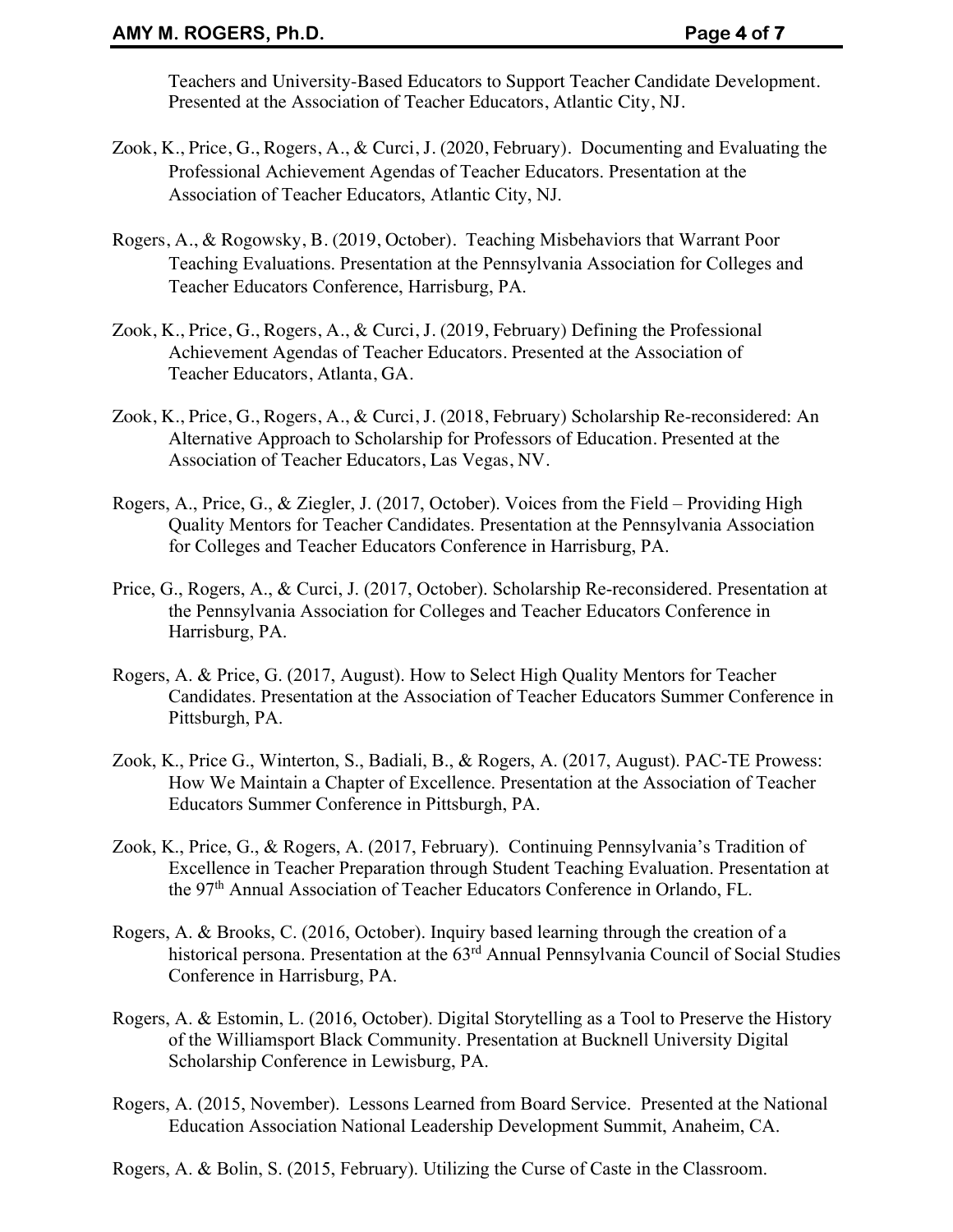Presentation at the Middle States Council for the Social Studies Conference in Gettysburg, PA.

- Rogers, A. & Bolin, S. (2015, March). Utilizing the Curse of Caste: A Slave Bride as a Classroom Resource. Presentation at the International Organization of Social Sciences and Behavioral Research Conference in Atlantic City, NJ.
- Rogers, A. & Penman, J. (2014, April). Paying it Forward: Lessons Learned from Serving as a School Director. Presentation at the International Organization of Social Sciences and Behavioral Research Conference in Atlantic City, NJ.

#### **Invited Presentations**

- Weymer, M., Payne, C., Stafford, A., & Rogers, A. (2019, October). Integrating Service Learning into Curriculum and Course Work. Presented at Lycoming College Teaching Effectiveness Program, Williamsport, PA.
- Rogers, A., Dexter, C., & Hickoff-Cresko, R. (2018, November). Effective Strategies for College Classrooms: Critical Thinking and Instruction. Presented at Lycoming College Teaching Effectiveness Program, Williamsport, PA.
- Rogers, A., & Dexter, C. (2018, May). Effective Strategies for College Classrooms: Assessment and Instructional Strategies. Presented at the Pennsylvania College of Technology Summer Teaching Institute, Williamsport, PA.
- Rogers A. (2017, May). How to Integrate the Waterdale Environmental Education Curriculum Guide. An invited presentation to selected Lycoming County Schools – Integration of the Waterdale Environmental Center Curriculum Guide into School Curriculum, Williamsport, PA.
- Rogers, A. (2017, June) Preservation of Local History. An invited presentation to the Daughters of the American Revolution Historic Preservation Medal Ceremony, Hughesville, PA.
- Rogers A. (2016, October). Local Elections and Engaged Citizens. An invited presentation to the Lycoming College Scholars cohort, Williamsport, PA.
- Rogers, A. & Ramsey, J. (2016, March). Advice on Advising. An invited presentation to Lycoming College student orientation staff, Williamsport, PA.
- Rogers, A. & Ramsey, J. (2015, March). Advice on Advising. An invited presentation to Lycoming College student orientation staff, Williamsport, PA.
- Rogers, A. (2014, December). Teachers Have Class. An invited presentation to preschool and elementary teachers from Lycoming and Clinton County who partnered with Local Education and Resource Network (LEARN) recognition dinner, Williamsport, PA.

## **EDUCATION (PDE) REVIEWS**

Middle States Commission of Higher Education Accreditation November 2018-Present Serve as Co-Chair for Lycoming College's Middle States Accreditation Review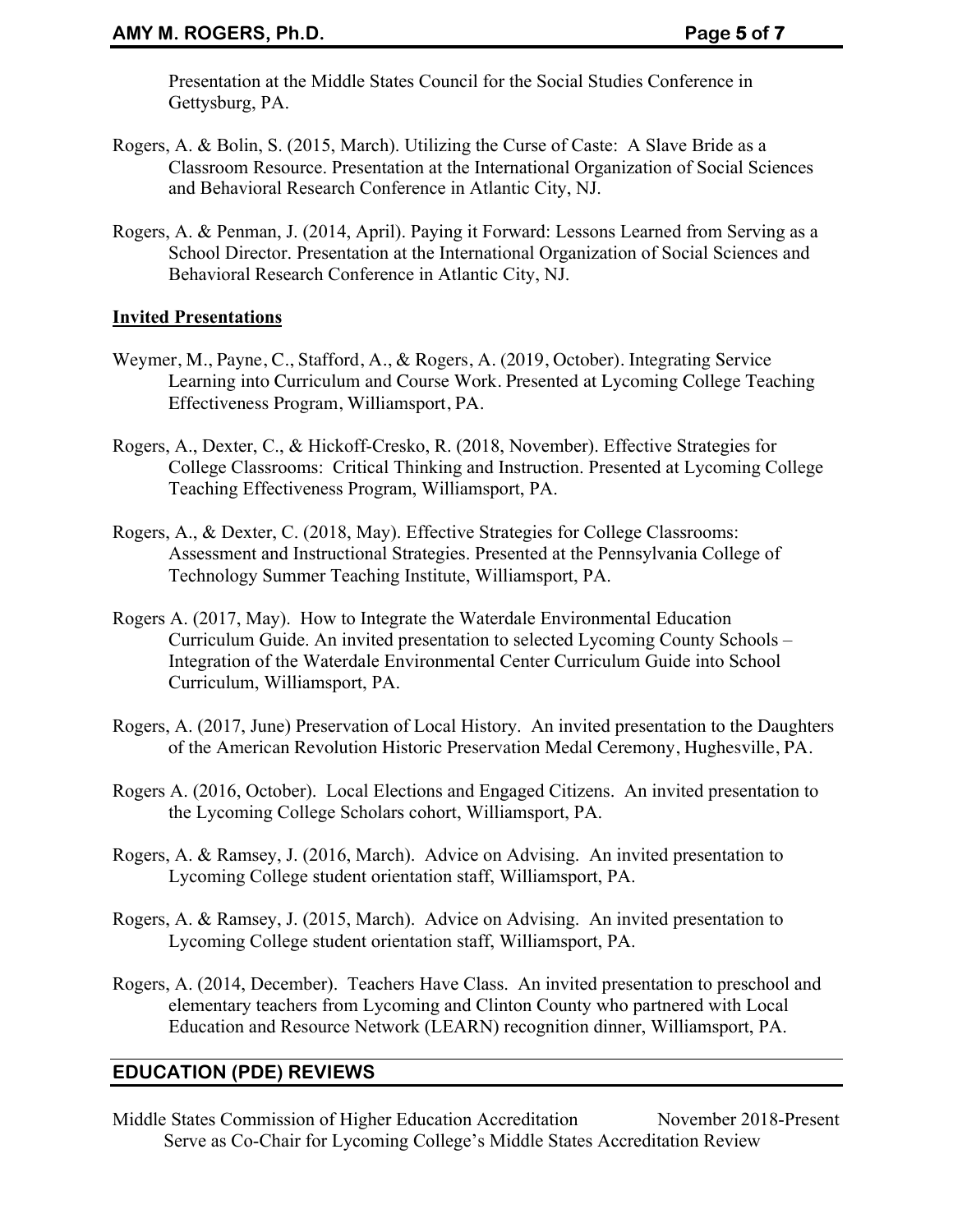# AMY M. ROGERS, Ph.D. **Page 6** of 7

| PDE Program Reviewer<br>Reviewed and juried applications for Math 7-12 Undergraduate and post-baccalaureate<br>(St. Joseph's University, Philadelphia, PA)                                                                          | January 2020          |  |  |  |
|-------------------------------------------------------------------------------------------------------------------------------------------------------------------------------------------------------------------------------------|-----------------------|--|--|--|
| PDE Program Reviewer<br>Reviewed and juried applications for English 7-12 undergraduate (Mercy                                                                                                                                      | February 2020         |  |  |  |
| PDE Program Reviewer<br>Reviewed and juried applications for Math 7-12. (DeSales University, Center Valley, PA)                                                                                                                     | December 2018         |  |  |  |
| November 2018<br><b>PDE Program Review</b><br>Reviewed and juried applications for Math 7-12. (Geneva College, Beaver Falls, PA)                                                                                                    |                       |  |  |  |
| <b>PDE Residency Grant Review</b><br><b>July 2018</b><br>Invited reviewer for PDE Innovative Teacher and Principal Residency Programs.<br>Reviewed six applications for Colleges of Education's grants for this innovative program. |                       |  |  |  |
| Pearson edTPA Review<br>January 2018<br>Reviewed teacher candidate portfolios for edTPA student teaching assessment                                                                                                                 |                       |  |  |  |
| <b>PDE Program Review</b><br>January 2017<br>Reviewed and juried applications for 4-8 Middle Level Certification. (Duquesne<br>University, Pittsburgh, PA)                                                                          |                       |  |  |  |
| <b>PDE Program Review</b><br>January 2017<br>Reviewed and juried applications for $preK - 4$ . (Duquesne University, Pittsburgh, PA)                                                                                                |                       |  |  |  |
| November 2016<br><b>PDE Program Review</b><br>Reviewed and juried applications for preK - 4. (Millersville University, Millersville, PA)                                                                                            |                       |  |  |  |
| <b>LYCOMING COLLEGE SERVICE</b>                                                                                                                                                                                                     |                       |  |  |  |
| Co-Chair, Middle States Commission of Higher Education Accreditation October 2018-Present                                                                                                                                           |                       |  |  |  |
| Promotion and Tenure Committee (elected)                                                                                                                                                                                            | July 2017-Present     |  |  |  |
| External Reviewer, NSF S-STEM grant awarded to Lycoming College                                                                                                                                                                     | July 2017-Present     |  |  |  |
| Academic Assessment Committee                                                                                                                                                                                                       | July $2018$ – Present |  |  |  |
| New Faculty Mentor                                                                                                                                                                                                                  | July 2012-Present     |  |  |  |
| Director of Teacher Education                                                                                                                                                                                                       | July 2009-Present     |  |  |  |
| Chief Certification Officer                                                                                                                                                                                                         | July 2009-Present     |  |  |  |

| Student Pennsylvania Education Association Co-Advisor           | July 2007-Present      |
|-----------------------------------------------------------------|------------------------|
| Faculty Rep Board of Trustees Advancement Committee (appointed) | July 2016-July 2019    |
| Curriculum Development Committee (appointed)                    | July 2012-January 2017 |
| <b>Faculty Personnel Committee (elected)</b>                    | July 2014-July 2017    |
| <b>Chair Department of Education</b>                            | July 2008-July 2014    |
| Lycoming College Senior Honors Project Advisor                  | August 2012-May 2013   |
| Lycoming College Women and Gender Studies Committee Member      | July 2009-2013         |
| <b>Teacher Education Committee Chair</b>                        | July 2009-2013         |
| Title II Mandated Teacher Education Reporter                    | July 2008-2013         |
|                                                                 |                        |

Secondary Education Advisor July 2008–Present Kappa Delta Pi: Education Honor Society Advisor July 2008–Present